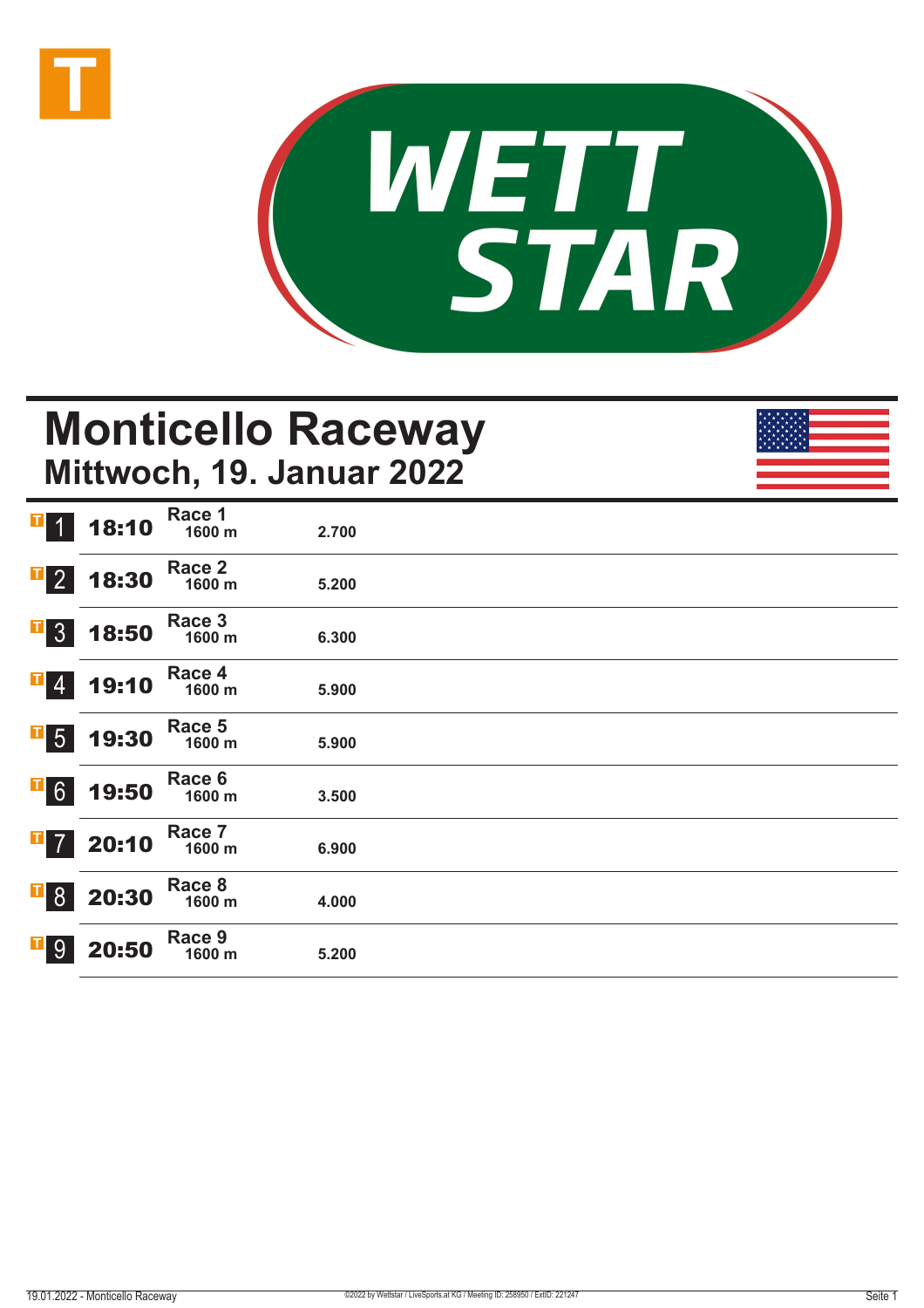| 19.01.2022 - Monticello Raceway                                                                                                                                                                                                                |                                                                                                                                                     |                                                                                                                                                                                                             |                                                                                                         | Rennen#9                                                                                                                                                                                                               |                                                                                                                                                                                         |                                                                                                                                                                                                                                |                                                                                                |                                                                                                                                                                                                                        | Seite 2                                                            |
|------------------------------------------------------------------------------------------------------------------------------------------------------------------------------------------------------------------------------------------------|-----------------------------------------------------------------------------------------------------------------------------------------------------|-------------------------------------------------------------------------------------------------------------------------------------------------------------------------------------------------------------|---------------------------------------------------------------------------------------------------------|------------------------------------------------------------------------------------------------------------------------------------------------------------------------------------------------------------------------|-----------------------------------------------------------------------------------------------------------------------------------------------------------------------------------------|--------------------------------------------------------------------------------------------------------------------------------------------------------------------------------------------------------------------------------|------------------------------------------------------------------------------------------------|------------------------------------------------------------------------------------------------------------------------------------------------------------------------------------------------------------------------|--------------------------------------------------------------------|
| <b>WANN STARTET IHR PFERD</b>                                                                                                                                                                                                                  |                                                                                                                                                     |                                                                                                                                                                                                             |                                                                                                         |                                                                                                                                                                                                                        |                                                                                                                                                                                         |                                                                                                                                                                                                                                |                                                                                                |                                                                                                                                                                                                                        |                                                                    |
| All About Rusty<br>All Night Credit<br>Awol Hanover<br><b>Bank Guard</b><br><b>Barney Mac</b><br>Baywood Shadow<br>Big N Bad<br>Bi's Guy<br><b>Blue Line</b><br><b>Brutal Storm</b><br><b>Bueller</b><br><b>Carters Caper</b><br>Castyourcrown | $\overline{2}$<br>$\overline{7}$<br>Columbo<br>Crazycat<br>6<br>Explosive<br>4<br>8<br>$\overline{c}$<br>5<br>$\overline{2}$<br>$\overline{4}$<br>3 | Chip For Real<br>Cinnamon Stick<br>Danishdujour<br><b>Father Fred</b><br>Giddyallyougot<br>Ginger Tree Knox<br>Grave Dancer<br>His Excellence<br>Jessicas Beach Boy<br>K J Michael                          | 9<br>$\overline{7}$<br>8<br>3<br>9<br>5<br>8<br>$\overline{2}$<br>$\overline{2}$<br>9                   | Kabang<br>Keepamericagreat<br>King Of Heroes N<br>King Street<br>Kiwi Ideal N<br>Kolt Power<br>Lone Raider<br>Long Train Runnin<br>Machlicious<br>Meetyouatmidnight<br>Midnight Shark<br>Miss Muscle<br>My Last Chance | 3<br>8<br>8<br>6<br>6<br>Δ<br>Δ<br>8<br>4<br>4<br>4<br>$\overline{7}$<br>9                                                                                                              | Noble Woody<br>Ok Galahad<br>P C Foreign Affair<br>Par Intended<br>Penney's Spirit<br>Pier Ho Temptation<br>Raceace<br>Rakin It In<br>Reel Em In<br>Reverend Nanny<br>Rock N Roll Legacy<br>Rose Run Woodrow<br>See You Fridav | 8<br>6<br>5<br>4<br>$\overline{2}$<br>7<br>5<br>5<br>$\mathbf{1}$<br>$\overline{2}$<br>9       | Serious Savannah<br>Sharknado<br>Smart Talker<br>Soul Train<br>Southern Swan<br>Southwind Larado<br>Statement<br>Swancredit<br>Thetruthaboutdavid<br>Trevor's Ace<br>Tw Lauxmont<br>Twin B Impressive<br>Urbana Bayama | 5<br>2<br>3<br>g<br>ĥ<br>9                                         |
| <b>WANN STARTET IHR JOCKEY / FAHRER</b>                                                                                                                                                                                                        |                                                                                                                                                     |                                                                                                                                                                                                             |                                                                                                         |                                                                                                                                                                                                                        |                                                                                                                                                                                         |                                                                                                                                                                                                                                |                                                                                                |                                                                                                                                                                                                                        |                                                                    |
| Alan Schwartz<br><b>Bruce Aldrich</b><br>Dustin Blumenfeld<br>Jim Taggart Jr<br>Mckenzie Sowers<br>Shane Taggart                                                                                                                               | 3<br>2,3,4,5,6,9<br>1,8,9<br>6,9                                                                                                                    |                                                                                                                                                                                                             | <b>Brandon Parker</b><br>Cory Stratton<br><b>Gregory Merton</b><br>John De Simone Jr.<br>Michael Merton |                                                                                                                                                                                                                        | 1,2,4<br>2.3.5.6.7.8<br>3,4,7,9<br>4,9<br>2,4,5,6,8,9                                                                                                                                   |                                                                                                                                                                                                                                | <b>Bruce Aldrich Jr</b><br>Drew Monti<br>Jim Devaux<br>Kyle Dibenedetto<br>Renaldo Morales lii | 1,2,5,6,7,8<br>3.5.6.7.8<br>1,2,3,4,5,6,7,8,9<br>1,2,4,5,6,7,8<br>1,2,3,4,5,8,9                                                                                                                                        |                                                                    |
| <b>WANN STARTET IHR TRAINER</b>                                                                                                                                                                                                                |                                                                                                                                                     |                                                                                                                                                                                                             |                                                                                                         |                                                                                                                                                                                                                        |                                                                                                                                                                                         |                                                                                                                                                                                                                                |                                                                                                |                                                                                                                                                                                                                        |                                                                    |
| Al Annunziata<br>Carl Tirella<br>Dawn Devaux<br><b>Gregory Decker</b><br>John Stubits<br>Kevin Reynolds Jr.<br>Mitchell Mac Kenzie<br>Paul Walker<br>Richard Campolong<br>Robert Lounsbury<br>Thomas Merton                                    | 1,6<br>4,8<br>1<br>6<br>4<br>3,8<br>1,3,4,9                                                                                                         | Alan Schwartz<br><b>Christopher Dubois</b><br>Frank Yanoti<br>Jacob Zakrzewski<br>Jose Godinez<br>Laura Perino<br>Monica Eriksen<br>Philip Bo Sowers<br>Rob Harmon<br>Robin Di Benedetto<br>Veronica Merton |                                                                                                         | 6<br>2<br>5.8<br>$\overline{7}$<br>2,8<br>հ<br>1,2,3,4,6,7,8,9<br>8<br>1.2                                                                                                                                             | Anthony Regina<br>Daniel Gill<br>Frederick Bourgault<br>James Cosenza<br>Keith Haase<br>Michael Deruntz<br>Murray Bassen<br>Robert Ciavardini<br>Ronald Langley<br><b>Wesley Miller</b> | 2<br>6,9<br>9<br>9<br>5,7<br>3,5<br>7,9<br>5,7<br>4<br>3                                                                                                                                                                       | Ken Koch<br>Robert Dill                                                                        | Candace Brandstatter<br>David Dziengiel<br>Gary Messenger<br>Jim Doherty Jr<br><b>Mike Doherty</b><br>Owen Eiler Jr<br>Raheim Strong<br>Shane Taggart                                                                  | 3,8<br>3<br>2,5,9<br>5.6.8<br>2<br>$\overline{2}$<br>4<br>5<br>6.9 |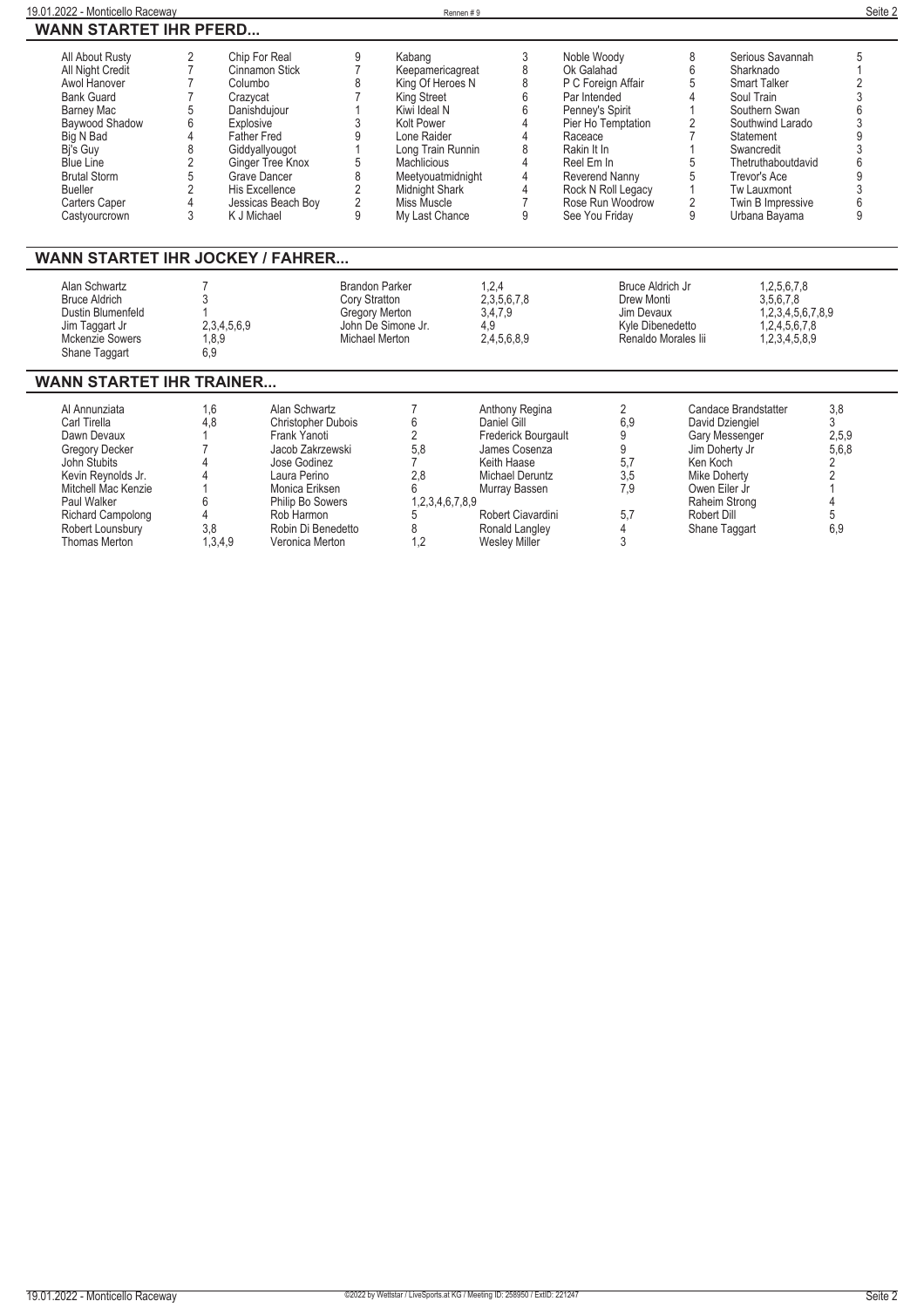**NW \$150 PS L5 OR PS IN 2021 \$3700 PC LS K DiBenedetto|6 over 5** 

**1 18:10**

**1 1600**

**61.2**

**Rakin It In**

10j. rotbraun W (Bettor's Delight - Blogette Ha Trainer: Veronica Merton Besitzer: Michael Elia,Warren,Nj

**1600 m 2.700** 

**Race 1 Rennpreis: 2.700**

| ML: 9,0                 | <b>Brandon Parker</b>                                                                 |                                      |        |              |                                                |                                                                                          |
|-------------------------|---------------------------------------------------------------------------------------|--------------------------------------|--------|--------------|------------------------------------------------|------------------------------------------------------------------------------------------|
| $\overline{\mathbf{2}}$ | Wink And Nod<br>14j. grau W (Western Hanover - Don't You Sm<br>Trainer: Thomas Merton | 22.10 Monticello<br>08.10 Monticello | 2<br>2 | 1600<br>1600 | 37,0 Taggartir Jim<br>4,0 Taggartjr Jim        | Mixedmedia, Winkandnod, Adrenaline<br>Mixedmedia, Winkandnod, Rozewood                   |
| 72.6                    | Besitzer: Rich P Stiles, Chelsea, Mi                                                  | 01.10 Monticello<br>24.09 Monticello | 6<br>4 | 1600<br>1600 | 75,0 Taggartir Jim<br>25,0 Taggartir Jim       | Ufdragonsrocket, Princeofpleasure, Mixedm<br>Ufdragonsrocket, Mixedmedia, Secretagent    |
| ML: 35,0                | <b>Bruce Aldrich Jr</b>                                                               | 10.09 Monticello                     | unpl   | 1600         |                                                | Ontheclockhanover, Dvcqivemeattitude, Mix                                                |
|                         | <b>Danishdujour</b><br>12j. rotbraun W (Western Ideal - Letsgobackto                  |                                      |        |              |                                                |                                                                                          |
| 3                       | Trainer: Mitchell Mac Kenzie                                                          | 14.12 Freehold<br>03.12 Phl          | 5<br>7 | 1600<br>1600 | 51,6 Ginsburg Vincent<br>21,7 Miller Andy      | Perfectterror, Acrylichanover, Kaufmanhano<br>Lockloadnexplode, Sodysmoonshine, Weste    |
| 81.6                    | Besitzer: Nick G Oosting, Peotone, II; Pb                                             | 23.11 Freehold                       | 5      | 1600         | 29,4 Ginsburg Vincent                          | Rappermunn, Feeltheblues, Gwgizmo                                                        |
|                         | <b>Dustin Blumenfeld</b>                                                              | 14.11 Freehold                       | 4      | 1600         | 37,7 Ginsburg Vincent                          | Vavoomster, Meatloaf, Mightyart                                                          |
| ML: 45,0                |                                                                                       | 02.11 Freehold                       | 4      | 1600         | ,9 Ginsburg Vincent                            | Sirsisu, Ellesboy, Therileyfactor                                                        |
|                         | Rock N Roll Legacy<br>11j. rotbraun W (Rocknroll Hanover - Shanias                    |                                      |        |              |                                                |                                                                                          |
| 4                       | Trainer: Al Annunziata                                                                | 07.10 Moh<br>30.09 Moh               | 5<br>8 | 1600<br>1600 | 9,1 Macdonald Anthony A<br>7,5 Jamieson Jody C | Poppopjoe, Allstarseelster, Openingline<br>Twomickeytrip, Surprisehanover, Vitalbliss    |
| 79.4                    | Besitzer: Al M Annunziata, Newark, Nj                                                 | 07.09 Freehold                       | 7      | 1600         | 78,4 Smith Stephen M                           | Goldrocks, Usefulhanover, Rocknrollreality                                               |
|                         |                                                                                       | 31.08 Freehold                       |        | 1600         | 31,6 Smith Steve                               | Goldrocks, Rocknrollreality, Rockabsorber                                                |
| ML: 5,0                 | <b>Renaldo Morales lii</b>                                                            | 22.08 Freehold                       | 1      | 1600         | Smith Steve                                    | Rocknrolllegacy, Daniellesallaces, Fanniede                                              |
|                         | <b>Penney's Spirit</b>                                                                |                                      |        |              |                                                |                                                                                          |
| 5                       | 13j. rotbraun W (Ring Of Life - Penney's Princ                                        | 05.11 Bang                           | 5      | 1600         | 11,5 Campbell Heath                            | Extrememeasure, Itsallaboutmike, Signofthu                                               |
|                         | Trainer: Philip Bo Sowers                                                             | 29.10 Bang                           |        | 1600         | 4.5 Campbell Heath                             | Penneysspirit, Wavethatbanner, Batonette                                                 |
| 61.2                    | Besitzer: Tammy L Sowers, Monticello,                                                 | 22.10 Bang                           |        | 1600         | 13.3 Sowers Philip                             | Josephmichael, Taketherisk, Fastben                                                      |
| ML: 55,0                | <b>Mckenzie Sowers</b>                                                                | 15.10 Bang<br>08.10 Bang             | 7<br>2 | 1600<br>1600 | 43.5 Sowers Philip Bo<br>16,4 Sowers Philip Bo | Brocksolid, Regaldelight, Scootinbliss<br>Brocksolid, Penneysspirit, Manihh              |
|                         |                                                                                       |                                      |        |              |                                                |                                                                                          |
| 6                       | <b>Sharknado</b><br>9j. rotbraun W (Shadyshark Hanover - Huntin                       |                                      |        |              |                                                |                                                                                          |
|                         | Trainer: Owen Eiler Jr                                                                |                                      |        |              |                                                |                                                                                          |
| 80.3                    | Besitzer: Raymond Schiaroli, Rock Tav                                                 |                                      |        |              |                                                |                                                                                          |
| ML: 4,0                 | <b>Kyle Dibenedetto</b>                                                               |                                      |        |              |                                                |                                                                                          |
|                         | <b>Giddyallyougot</b><br>14j. rotbraun W (Cam's Card Shark - Pocketbo                 |                                      |        |              |                                                |                                                                                          |
| 7                       | Trainer: Dawn Devaux                                                                  | 29.11 Phl<br>21.11 Phl               | 5<br>3 | 1600<br>1600 | 16.6 Pierce Ronald<br>10,1 Pierce Ron          | Realattitude, Cannaesonny, Artsbredcamoti<br>Colossalcruiser, Artsbredcamotion, Giddyall |
| 74.8                    | Besitzer: Nicole M Devaux, Parksville, N                                              | 05.11 Yonkers                        | 3      | 1600         | 7,4 Bartlett Jason                             | Naturalhabitat, Forevergood, Giddyallyougot                                              |
|                         |                                                                                       | 22.10 Har                            | 3      | 1600         | 13,4 Kirby Victor                              | Albertchiefa, Canacorun, Giddyallyougot                                                  |
| ML: 11,0                | <b>Jim Devaux</b>                                                                     | 08.10 Har                            | 2      | 1600         | 43,4 Kirby Victor                              | Wynnfieldflash, Giddyallyougot, Philanthropi                                             |
| Ergebnis:               | Quoten:                                                                               |                                      |        |              |                                                |                                                                                          |
|                         |                                                                                       |                                      |        |              |                                                |                                                                                          |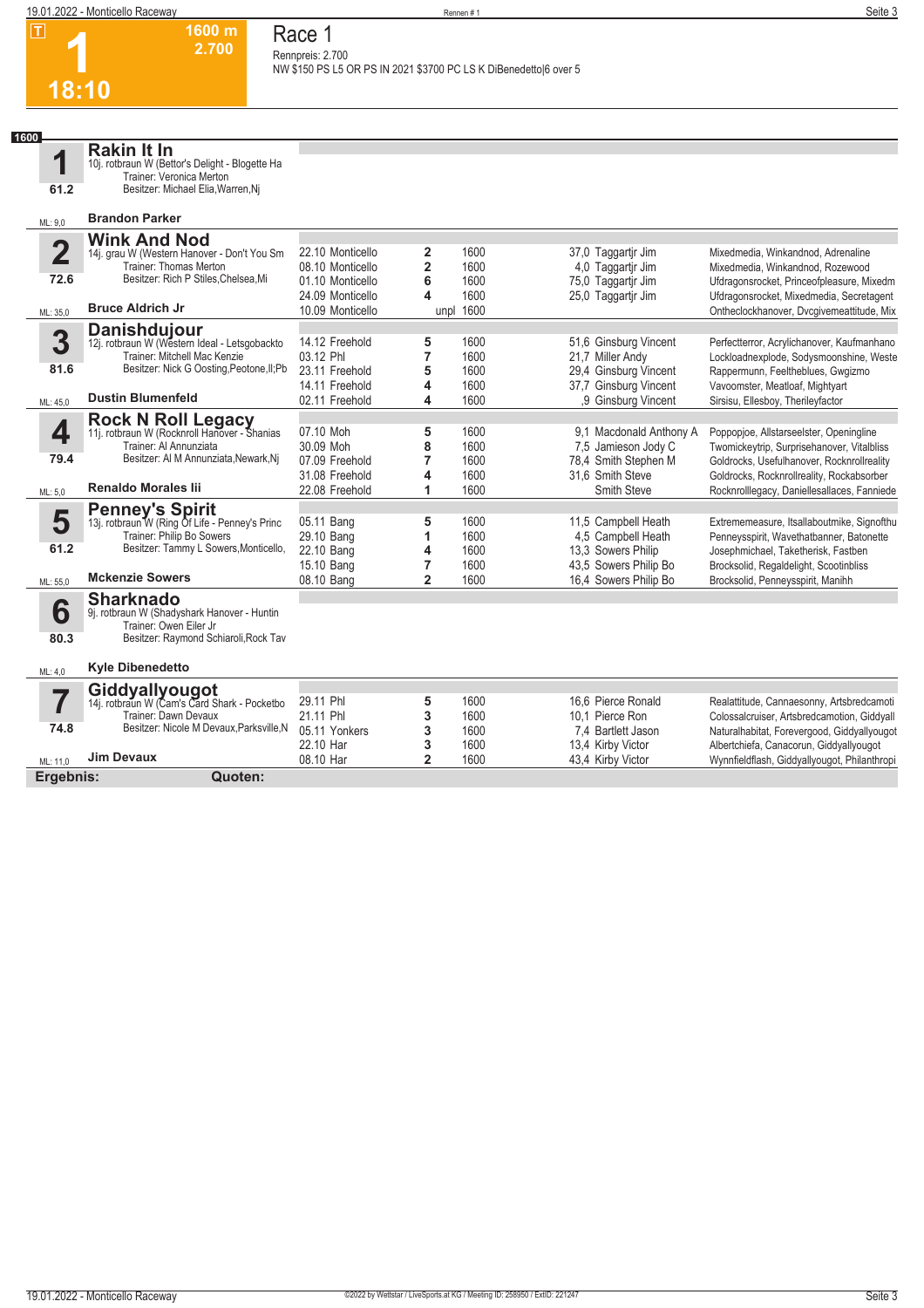



### **1600 m 5.200 Race 2 Rennpreis: 5.200**

**NW \$430 PS L5 OR PS IN 2021 AE: NW 8 PM LT \$6700 PC LS|AE: \$7500 CLM WA K DiBenedetto 8 over 3 M Merton 7|overt 5** 

| 1600                   |                                                                                                                                               |                                                             |                                  |                      |                                                                    |                                                                                                                            |
|------------------------|-----------------------------------------------------------------------------------------------------------------------------------------------|-------------------------------------------------------------|----------------------------------|----------------------|--------------------------------------------------------------------|----------------------------------------------------------------------------------------------------------------------------|
|                        | <b>Bueller</b><br>6j. rotbraun W (Bettor's Delight - Mattys Big D<br>Trainer: Mike Doherty                                                    |                                                             |                                  |                      |                                                                    |                                                                                                                            |
| 81.6                   | Besitzer: Mike E Doherty, Monticello, Ny                                                                                                      |                                                             |                                  |                      |                                                                    |                                                                                                                            |
| ML: 13,0               | <b>Cory Stratton</b>                                                                                                                          |                                                             |                                  |                      |                                                                    |                                                                                                                            |
| $\overline{2}$<br>79.4 | <b>Pier Ho Temptation</b><br>10j. rotbraun W (Mach Three - Tempting Delig<br>Trainer: Gary Messenger<br>Besitzer: Brenda M Messenger, Montice |                                                             |                                  |                      |                                                                    |                                                                                                                            |
| ML: 45,0               | Jim Taggart Jr                                                                                                                                |                                                             |                                  |                      |                                                                    |                                                                                                                            |
| 3<br>79.4              | <b>His Excellence</b><br>7j. rotbraun W (Well Said - So Ravishing)<br>Trainer: Philip Bo Sowers<br>Besitzer: Clifford N Grundy, Boca Raton    |                                                             |                                  |                      |                                                                    |                                                                                                                            |
| ML: 7,0                | <b>Renaldo Morales lii</b>                                                                                                                    |                                                             |                                  |                      |                                                                    |                                                                                                                            |
| 4                      | <b>Blue Line</b><br>10j. rotbraun W (Stonebridge Regal - Armbro                                                                               |                                                             |                                  |                      |                                                                    |                                                                                                                            |
| 72.6                   | Trainer: Laura Perino<br>Besitzer: Laura M Perino, Thompson Ri                                                                                |                                                             |                                  |                      |                                                                    |                                                                                                                            |
| ML: 4,0                | <b>Bruce Aldrich Jr</b>                                                                                                                       |                                                             |                                  |                      |                                                                    |                                                                                                                            |
| 5<br>74.8              | <b>Jessicas Beach Boy</b><br>6j. rotbraun W (Somebeachsomewhere - Bolt<br>Trainer: Ken Koch<br>Besitzer: Thomas G Milici, Montgomery,         |                                                             |                                  |                      |                                                                    |                                                                                                                            |
| ML: 35,0               | <b>Jim Devaux</b>                                                                                                                             |                                                             |                                  |                      |                                                                    |                                                                                                                            |
| 6<br>61.2              | <b>Smart Talker</b><br>6j. rotbraun W (Well Said - Wishfora Fullhouse<br>Trainer: Veronica Merton<br>Besitzer: Michael Elia, Warren, Nj       |                                                             |                                  |                      |                                                                    |                                                                                                                            |
| ML: 11,0               | <b>Brandon Parker</b>                                                                                                                         |                                                             |                                  |                      |                                                                    |                                                                                                                            |
| 81.6                   | All About Rusty<br>13j. rotbraun W (Real Artist - All About Winnin<br>Trainer: Anthony Regina<br>Besitzer: Anthony J Regina, Kings Park,      | 19.12 Dover Downs<br>12.12 Dover Downs<br>27.11 Dover Downs | 3<br>5<br>3                      | 1600<br>1600<br>1600 | 19.2 Davis Allan<br>19,5 Roberts Jonathan<br>14.8 Roberts Jonathan | Cowboyartist, Allgold, Allaboutrusty<br>Avanza, Sharktreasure, Cowboyartist<br>Rockonprecious, Tijuanaparty, Allaboutrusty |
| ML: 55,0               | <b>Michael Merton</b>                                                                                                                         | 21.11 Dover Downs<br>07.11 Dover Downs                      | $\overline{2}$<br>$\overline{7}$ | 1600<br>1600         | 10.9 Roberts Jonathan<br>38,2 Davis Allan                          | Muncie, Allaboutrusty, Alwaysafighter<br>Ahdoughnolum, Abettorworld, Avanza                                                |
| 8<br>80.3              | <b>Rose Run Woodrow</b><br>4j. rotbraun W (Captaintreacherous - Real Refl<br>Trainer: Frank Yanoti<br>Besitzer: Grozcona Racing Stable Llc,   |                                                             |                                  |                      |                                                                    |                                                                                                                            |
| ML: 5,0                | <b>Kyle Dibenedetto</b>                                                                                                                       |                                                             |                                  |                      |                                                                    |                                                                                                                            |
| Ergebnis:              | Quoten:                                                                                                                                       |                                                             |                                  |                      |                                                                    |                                                                                                                            |
|                        |                                                                                                                                               |                                                             |                                  |                      |                                                                    |                                                                                                                            |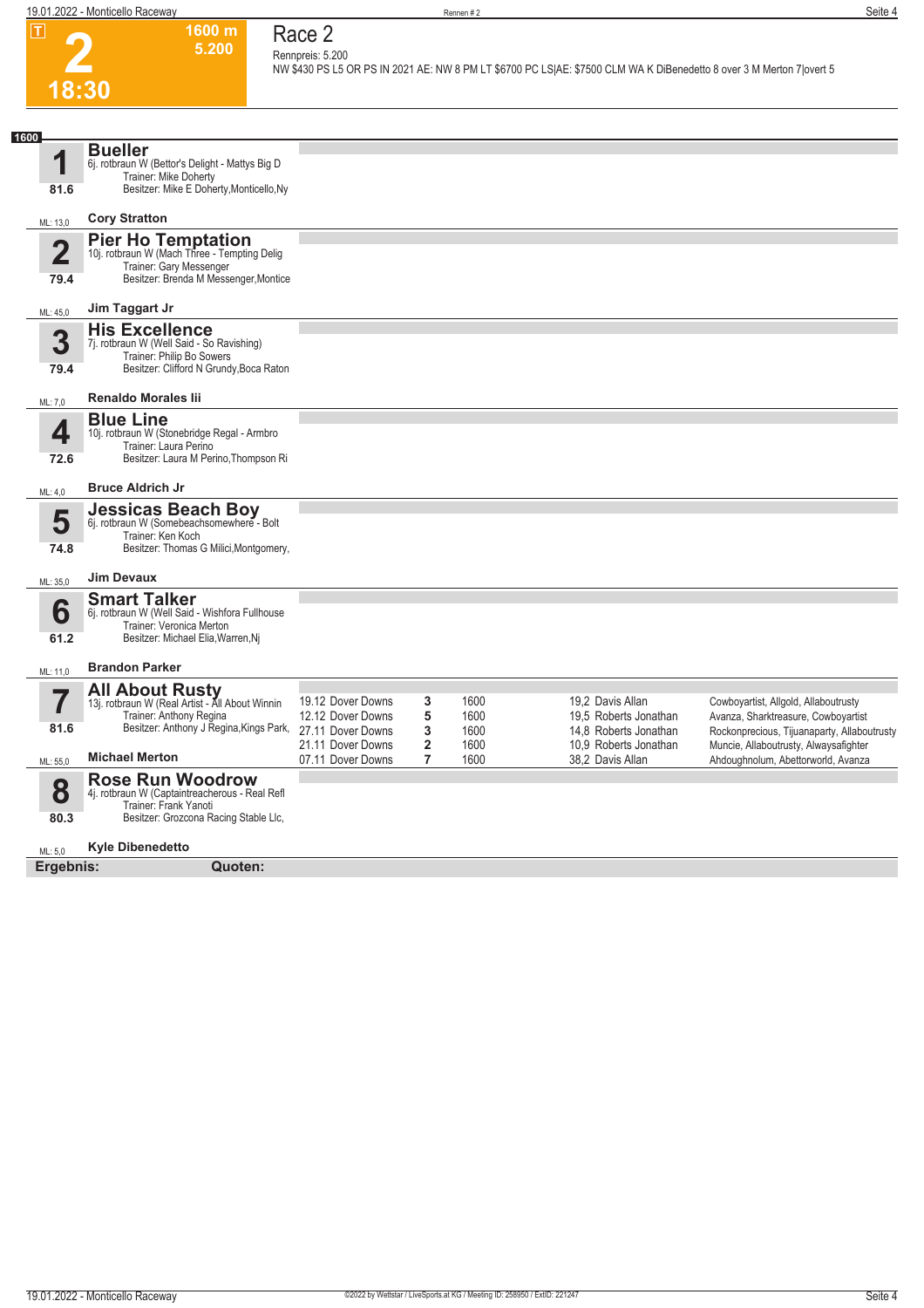

### **Race 3 Rennpreis: 6.300**

**1600 m 6.300** 

**NW \$650 PS L5 OR PS IN 2021 \$8800 PC LS AE:NW 11 PM LT|AE: \$12500 CLM WA** 

| 1600                    |                                                                                                                                                 |                        |                |              |                                 |                                                                                  |
|-------------------------|-------------------------------------------------------------------------------------------------------------------------------------------------|------------------------|----------------|--------------|---------------------------------|----------------------------------------------------------------------------------|
|                         | <b>Soul Train</b>                                                                                                                               |                        |                |              |                                 |                                                                                  |
| 1                       | 11j. rotbraun W (Trainforthefuture - Dances On<br>Trainer: Candace Brandstatter                                                                 | 07.09 Scd<br>31.08 Scd | 2<br>1         | 1600<br>1600 | 2.6 Page Chris<br>,4 Page Chris | Rompawaygalaxy, Soultrain, Hoorayforwillie<br>Soultrain, Fridayscomin, Noahcount |
| 74.8                    | Besitzer: William Vanwie, Port Jervis, Ny                                                                                                       | 18.08 Remington Park   | 1              | 1600         | ,5 Page Chris                   | Soultrain, Noahcount, Happygojamie                                               |
|                         |                                                                                                                                                 | 09.08 Scd              | 1              | 1600         | 6,0 Page Chris                  | Soultrain, Rompawaygalaxy, Hoorayforwillie                                       |
| ML: 45,0                | <b>Jim Devaux</b>                                                                                                                               | 02.08 Scd              | $\overline{2}$ | 1600         | 1.0 Cox Scott L                 | Bradymeister, Soultrain, Minisaristotle                                          |
| $\overline{\mathbf{2}}$ | <b>Explosive</b><br>8j. rotbraun W (Chapter Seven - Dodger Blues<br>Trainer: David Dziengiel                                                    |                        |                |              |                                 |                                                                                  |
| 81.6                    | Besitzer: J Kiernan Jr, Grdnr, Ny; T Kiern                                                                                                      |                        |                |              |                                 |                                                                                  |
| ML: 9,0                 | <b>Cory Stratton</b>                                                                                                                            |                        |                |              |                                 |                                                                                  |
| 3<br>79.4               | <b>Swancredit</b><br>9j. schwarz W (Swan For All - Nowerland Light<br>Trainer: Robert Lounsbury<br>Besitzer: George Gilbert, Middletown, N      |                        |                |              |                                 |                                                                                  |
| ML: 55,0                | <b>Renaldo Morales lii</b>                                                                                                                      |                        |                |              |                                 |                                                                                  |
| 4<br>68.0               | Castyourcrown<br>4j. rotbraun W (Dontyouforgetit - Future Cast)<br><b>Trainer: Michael Deruntz</b><br>Besitzer: Blake R Daniels, Cincinnati, O  |                        |                |              |                                 |                                                                                  |
| ML: 5,0                 | <b>Drew Monti</b>                                                                                                                               |                        |                |              |                                 |                                                                                  |
| 5<br>79.4               | <b>Tw Lauxmont</b><br>8j. rotbraun W (Oh So White - T W Tussie)<br>Trainer: Philip Bo Sowers<br>Besitzer: Gary T Ballowe, Angola, Ny            |                        |                |              |                                 |                                                                                  |
| ML: 35,0                | Jim Taggart Jr                                                                                                                                  |                        |                |              |                                 |                                                                                  |
| 6                       | <b>Kabang</b><br>8j. rotbraun W (Explosive Matter - Zing)<br>Trainer: Thomas Merton                                                             |                        |                |              |                                 |                                                                                  |
| 81.6                    | Besitzer: Thomas L Merton, Monticello,                                                                                                          |                        |                |              |                                 |                                                                                  |
| ML: 4,0                 | <b>Gregory Merton</b>                                                                                                                           |                        |                |              |                                 |                                                                                  |
| 7<br>113.4              | <b>Southwind Larado</b><br>8j. rotbraun W (Cantab Hall - Southwind Prelu<br>Trainer: Wesley Miller<br>Besitzer: Wesley J Miller, New Berlin, Ny |                        |                |              |                                 |                                                                                  |
| ML: 11,0                | <b>Bruce Aldrich</b>                                                                                                                            |                        |                |              |                                 |                                                                                  |
| Ergebnis:               | Quoten:                                                                                                                                         |                        |                |              |                                 |                                                                                  |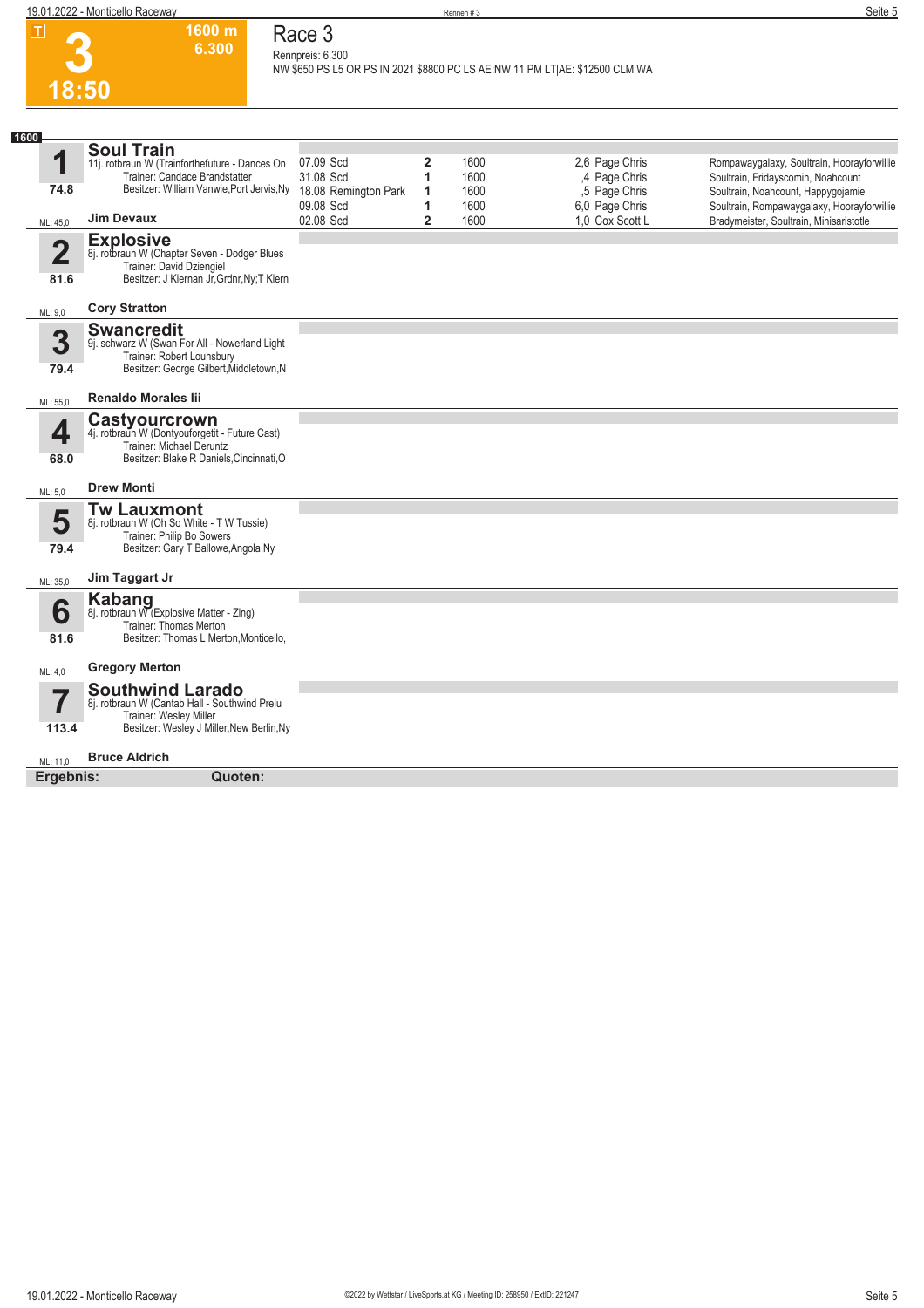

#### **1600 m 5.900 Race 4 Rennpreis: 5.900**

**NW \$500 PS L5 OR PS IN 2021 AE: NW 9 PM LT \$7800 PC LS|AE:\$10000 CLM W/A K DiBenedetto 2 over 8** 

| 1600                |                                                                                                                                                                     |                                                               |                                                 |                                      |                                                                                                               |                                                                                                                                                                                                                |
|---------------------|---------------------------------------------------------------------------------------------------------------------------------------------------------------------|---------------------------------------------------------------|-------------------------------------------------|--------------------------------------|---------------------------------------------------------------------------------------------------------------|----------------------------------------------------------------------------------------------------------------------------------------------------------------------------------------------------------------|
| 1<br>72.6           | <b>Kolt Power</b><br>10j. rotbraun W (Dragon Again - Village Jovial)<br>Trainer: Ronald Langley<br>Besitzer: Ronald Valle Langley, Greenfi                          |                                                               |                                                 |                                      |                                                                                                               |                                                                                                                                                                                                                |
| ML: 13.0            | John De Simone Jr.                                                                                                                                                  |                                                               |                                                 |                                      |                                                                                                               |                                                                                                                                                                                                                |
| $\mathbf 2$<br>80.3 | <b>Big N Bad</b><br>12j. rotbraun W (Badlands Hanover - Just Sas<br>Trainer: Philip Bo Sowers<br>Besitzer: Clifford N Grundy, Boca Raton                            | 27.12 Frd<br>22.12 Frd<br>14.12 Northlands Park               | 4<br>$\overline{2}$<br>3                        | 1600<br>1600<br>1600                 | 1.5 Davis Bill H<br>1.3 Marino Jim R<br>1,6 Marino Jim R                                                      | Americanventure, Berenhanover, Moonlight<br>Moonlightspice, Bignbad, Seadeuce<br>Bettorinthebank, Americanventure, Bignbad                                                                                     |
| ML: 45,0            | <b>Kyle Dibenedetto</b>                                                                                                                                             | 30.11 Northlands Park<br>23.11 Northlands Park                | 1<br>9                                          | 1600<br>1600                         | 1,9 Marino Jim R<br>14,7 Campbell Ryan C                                                                      | Bignbad, Outlawfalcon, Brenin<br>Berenhanover, Timberlinecourt, Cowboycap                                                                                                                                      |
| 3<br>81.6           | <b>Machlicious</b><br>7j. rotbraun W (Mach Three - Yankeelicious)<br>Trainer: Kevin Reynolds Jr.<br>Besitzer: Kevin L Reynolds, Shickshinn                          |                                                               |                                                 |                                      |                                                                                                               |                                                                                                                                                                                                                |
| ML: 35,0            | <b>Michael Merton</b>                                                                                                                                               |                                                               |                                                 |                                      |                                                                                                               |                                                                                                                                                                                                                |
| 4<br>74.8           | <b>Lone Raider</b><br>11j. grau W (Nuclear Breeze - Gen-U-Wine Ra<br>Trainer: Thomas Merton<br>Besitzer: Robert H Merton Jr, Mongaup                                | 12.08 Od<br>15.07 Od<br>08.07 Od                              | 6<br>3<br>5                                     | 1600<br>1600<br>1600                 | 12.9 Brenneman Justin W<br>40.8 Brenneman Justin<br>Brenneman Justin                                          | Tomstitan, Hawker, Upfrontlorne<br>Tomstitan, Hawker, Glowagain-<br>Abovethestorm, Southernartie, Heartofsteel                                                                                                 |
| ML: 4,0             | <b>Jim Devaux</b>                                                                                                                                                   |                                                               |                                                 |                                      |                                                                                                               |                                                                                                                                                                                                                |
| 5<br>79.4           | <b>Carters Caper</b><br>8j. rotbraun W (Western Paradise - J J Solara)<br>Trainer: Raheim Strong<br>Besitzer: Anthony R Mazzeo, Hewlett, N                          |                                                               |                                                 |                                      |                                                                                                               |                                                                                                                                                                                                                |
| ML: 55,0            | Jim Taggart Jr                                                                                                                                                      |                                                               |                                                 |                                      |                                                                                                               |                                                                                                                                                                                                                |
| 6<br>79.4           | <b>Meetyouatmidnight</b><br>11j. rotbraun W (American Ideal - Wind Storm)<br>Trainer: Carl Tirella<br>Besitzer: Jlrl Llc, Yonkers, Ny<br><b>Renaldo Morales lii</b> | 05.12 Wdb<br>28.11 Wdb<br>24.10 Wdb<br>14.10 Moh<br>30.09 Moh | 9<br>3<br>$\overline{2}$<br>6<br>$\overline{2}$ | 1600<br>1600<br>1600<br>1600<br>1600 | 9,7 Moiseyev Jack<br>1,7 Jamieson Jody C<br>8.8 Jamieson Jody C<br>2,5 Jamieson Jody C<br>4,4 Jamieson Jody C | Ontariosuccess, Buttonfly, Zark<br>Whydontustay, Buggermax, Meetyouatmidni<br>Tryslittleprince, Meetyouatmidnight, Feelthe<br>Princeclyde, Wacobruiser, Okgalahad<br>Idealcowboy, Meetyouatmidnight, Forabetto |
| ML: 11,0<br>81.6    | <b>Par Intended</b><br>11j. rotbraun W (No Pan Intended - Parapanali<br>Trainer: Richard Campolong<br>Besitzer: Gary L Saj, Medina, Ny                              |                                                               |                                                 |                                      |                                                                                                               |                                                                                                                                                                                                                |
| ML: 5,0             | <b>Gregory Merton</b>                                                                                                                                               |                                                               |                                                 |                                      |                                                                                                               |                                                                                                                                                                                                                |
| 8<br>61.2           | <b>Midnight Shark</b><br>9j. rotbraun W (Shadyshark Hanover - Lady Q<br>Trainer: John Stubits<br>Besitzer: Joseph & Kathryn Rea, Milford                            |                                                               |                                                 |                                      |                                                                                                               |                                                                                                                                                                                                                |
| ML: 9,0             | <b>Brandon Parker</b>                                                                                                                                               |                                                               |                                                 |                                      |                                                                                                               |                                                                                                                                                                                                                |
| Ergebnis:           | Quoten:                                                                                                                                                             |                                                               |                                                 |                                      |                                                                                                               |                                                                                                                                                                                                                |
|                     |                                                                                                                                                                     |                                                               |                                                 |                                      |                                                                                                               |                                                                                                                                                                                                                |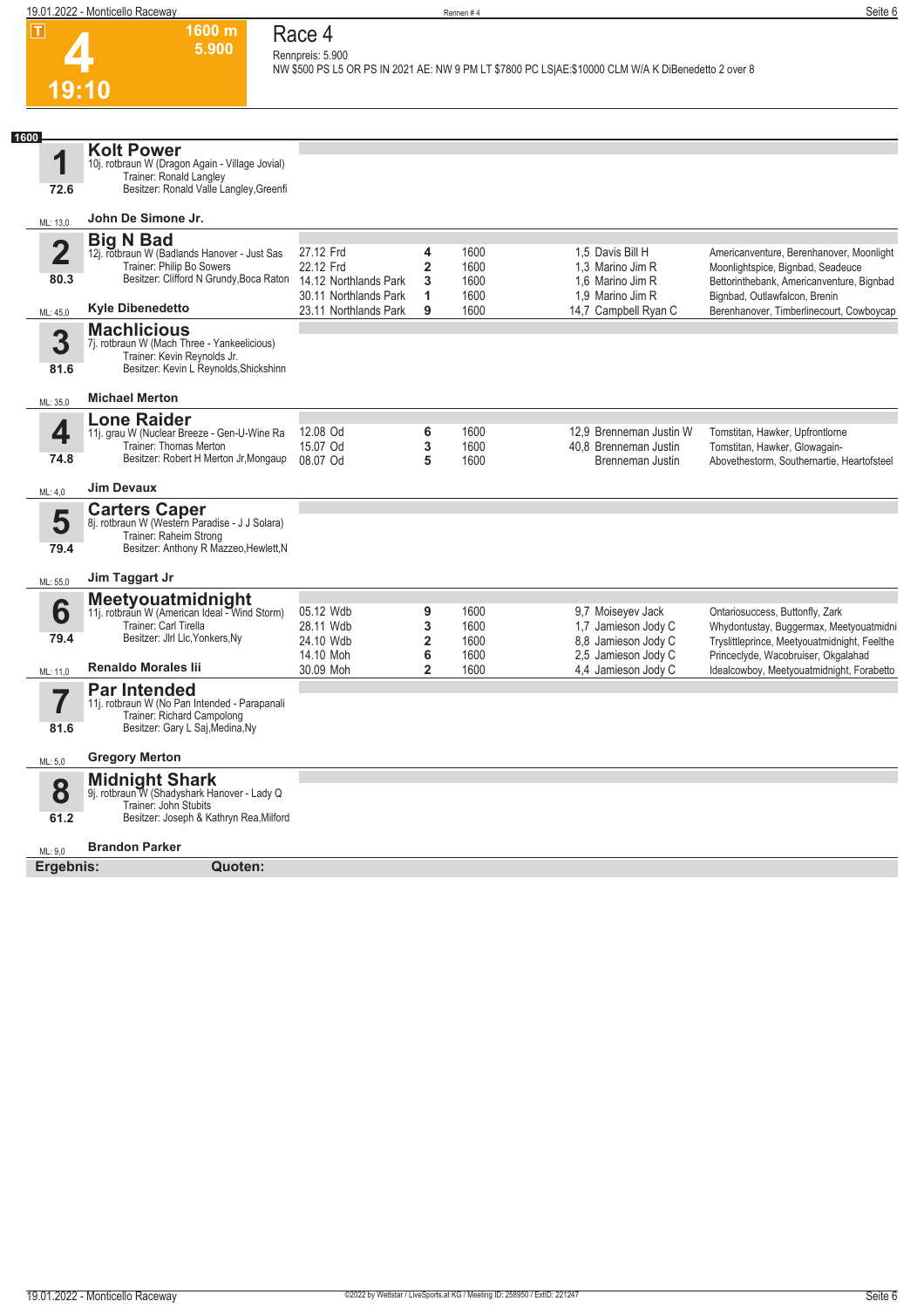**1600 m 5.900** 

**Race 5 Rennpreis: 5.900**

**NW \$500 PS L5 OR PS IN 2021 AE: NW 9 PM LT \$7800 PC LS|AE:\$10000 CLM WA C Stratton 5 over 1** 



| 1600            |                                                                                                                                                 |                                    |             |                      |                                                       |                                                                                                                                  |
|-----------------|-------------------------------------------------------------------------------------------------------------------------------------------------|------------------------------------|-------------|----------------------|-------------------------------------------------------|----------------------------------------------------------------------------------------------------------------------------------|
| 4               | Reverend Nanny<br>8j. rotbraun S (Archangel - Rosy Prospect)<br>Trainer: Jim Doherty Jr                                                         |                                    |             |                      |                                                       |                                                                                                                                  |
| 74.8            | Besitzer: Neal J Morse, New York, Ny                                                                                                            |                                    |             |                      |                                                       |                                                                                                                                  |
| ML: 5,0         | <b>Jim Devaux</b>                                                                                                                               |                                    |             |                      |                                                       |                                                                                                                                  |
| $\mathbf{2}$    | <b>Warrawee Preferred</b><br>11j. rotbraun W (Federal Flex - Warrawee Kat<br>Trainer: Gary Messenger                                            | 01.11 Wdb<br>25.10 Wdb             | 4<br>5      | 1600<br>1600         | 14.9 Henriksen Per<br>12,4 Henriksen Per              | Hitchinaride, Wiremecash, Yoooukilis<br>Ramaslastson, Federalstrike, Saswarkentin                                                |
| 79.4<br>ML: 4,0 | Besitzer: Scott D Woogen, North Chest<br>Jim Taggart Jr                                                                                         | 09.09 Grvr<br>17.08 Kd<br>03.08 Kd | 7<br>3<br>3 | 1600<br>1600<br>1600 | 112,8 Henriksen Per<br>Henriksen Per<br>Henriksen Per | Pasadenastar, Hettiescommander, Strikeitbi<br>Mopeycorey, Dukeofdonegal, Warraweepref<br>Mopeycorey, Roadsense, Warraweepreferre |
| 3<br>72.6       | <b>Brutal Storm</b><br>7j. rotbraun W (Calchips Brute - Style Defined)<br>Trainer: Keith Haase<br>Besitzer: Diane L Giuliano, Solebury, Pa      |                                    |             |                      |                                                       |                                                                                                                                  |
| ML: 7,0         | <b>Bruce Aldrich Jr</b>                                                                                                                         |                                    |             |                      |                                                       |                                                                                                                                  |
| 4               | <b>Ginger Tree Knox</b><br>4j. rotbraun W (Bar Hopping - Up Front Annika<br>Trainer: Michael Deruntz<br>Besitzer: Never Give Up Racing, Cincin  |                                    |             |                      |                                                       |                                                                                                                                  |
| 68.0            |                                                                                                                                                 |                                    |             |                      |                                                       |                                                                                                                                  |
| ML: 11,0        | <b>Drew Monti</b>                                                                                                                               |                                    |             |                      |                                                       |                                                                                                                                  |
| 5<br>81.6       | P C Foreign Affair<br>9j. rotbraun W (Cornaro Dasolo - Promising Sp<br>Trainer: Robert Ciavardini<br>Besitzer: Robert P Ciavardini, Brewster,   |                                    |             |                      |                                                       |                                                                                                                                  |
| ML: 35,0        | <b>Cory Stratton</b>                                                                                                                            |                                    |             |                      |                                                       |                                                                                                                                  |
| 6<br>80.3       | <b>Reel Em In</b><br>5j. grau W (Crazed - Take The Plunge)<br>Trainer: Robert Dill<br>Besitzer: Anthony R Mazzeo, Hewlett, N                    |                                    |             |                      |                                                       |                                                                                                                                  |
| ML: 55,0        | <b>Kyle Dibenedetto</b>                                                                                                                         |                                    |             |                      |                                                       |                                                                                                                                  |
| 81.6            | <b>Barney Mac</b><br>7j. rotbraun W (Cornaro Dasolo - Ziggy Wiggy)<br>Trainer: Rob Harmon<br>Besitzer: Miguel A Alejo-Hernandez, Go             |                                    |             |                      |                                                       |                                                                                                                                  |
| ML: 5,0         | <b>Michael Merton</b>                                                                                                                           |                                    |             |                      |                                                       |                                                                                                                                  |
| 8<br>79.4       | <b>Serious Savannah</b><br>10j. rotbraun W (Yankee Glide - Note To Self)<br>Trainer: Jacob Zakrzewski<br>Besitzer: Jacob R Zakrzewski, Schuyler |                                    |             |                      |                                                       |                                                                                                                                  |
| ML: 13,0        | <b>Renaldo Morales lii</b>                                                                                                                      |                                    |             |                      |                                                       |                                                                                                                                  |
| Ergebnis:       | Quoten:                                                                                                                                         |                                    |             |                      |                                                       |                                                                                                                                  |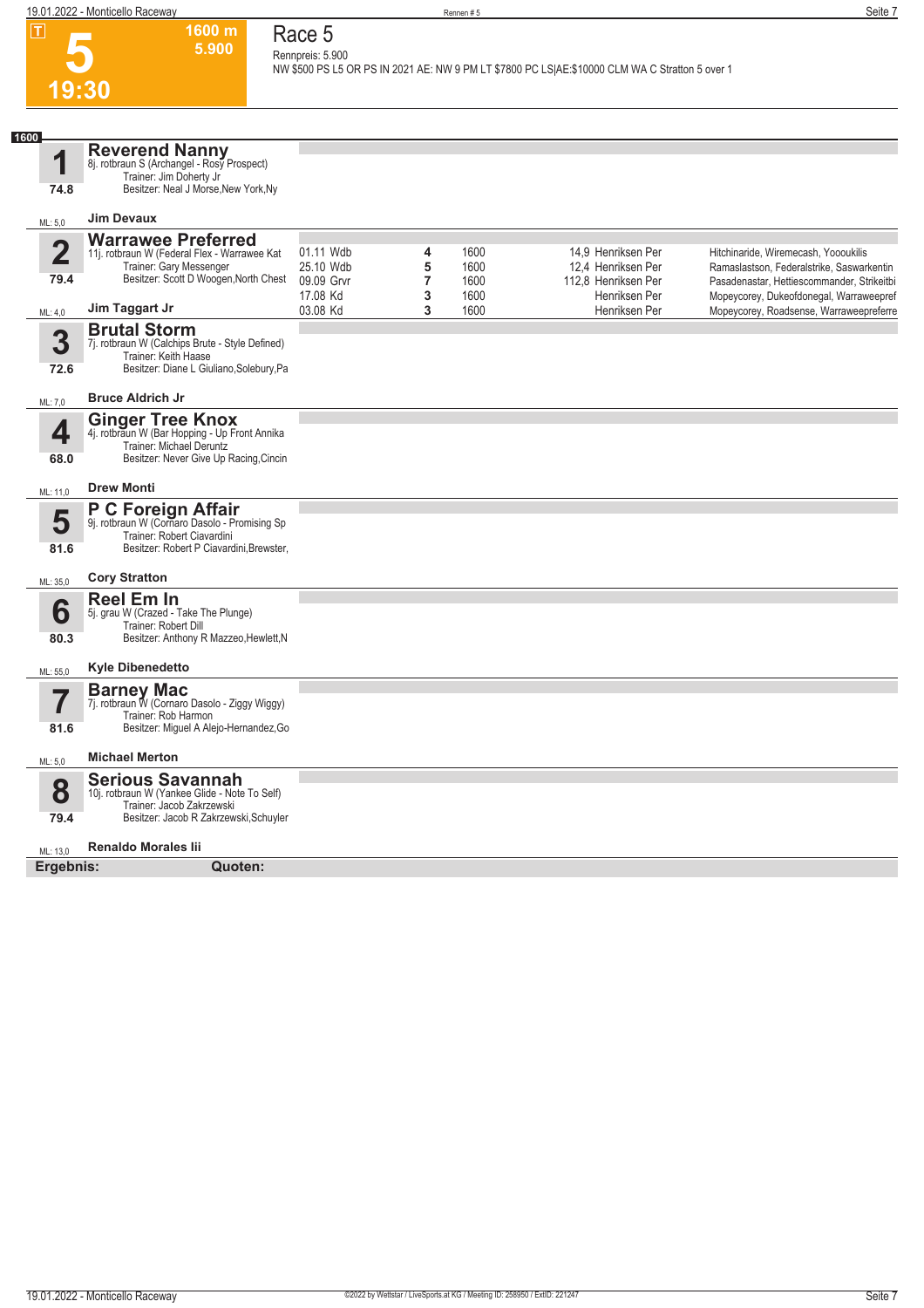**1600 m 3.500** 

## **Race 6**

**Rennpreis: 3.500 \$4000 CLAIMING/ALLOWANCES J Devaux 7 over 3** 

**1**

**72.6**

**6**

**19:50**

**Kiwi Ideal N**

14j. rotbraun W (American Ideal - All The Way Trainer: Daniel Gill

Besitzer: McKenzye D Dupont,Norwich,

#### ML: 45,0 **Bruce Aldrich Jr**

| Λ       | <b>Ok Galahad</b>                                                          |           |   |      |                       |                                             |
|---------|----------------------------------------------------------------------------|-----------|---|------|-----------------------|---------------------------------------------|
|         | 11j. rotbraun W (Badlands Hanover - Bailey B                               | 01.11 Wdb | 5 | 1600 | 21.5 Macdonell Paul   | Allstarseelster, Brodysscrapper, Royalashto |
|         | Trainer: Monica Eriksen                                                    | 25.10 Wdb | 3 | 1600 | 2.3 Filion Sylvain R  | Allstarseelster, Poppopioe, Okgalahad       |
| 79.4    | Besitzer: Monica Eriksen, Port Jervis, Ny                                  | 14.10 Moh | 3 | 1600 | 3.7 Filion Sylvain R  | Princeclyde, Wacobruiser, Okgalahad         |
|         |                                                                            | 07.10 Moh |   | 1600 | 13,3 Filion Sylvain R | Okgalahad, Surprisehanover, Marcodevie      |
| ML: 4,0 | Jim Taggart Jr                                                             | 23.09 Moh |   | 1600 | 17,8 Filion Sylvain R | Meetyouatmidnight, Okgalahad, Twomickeyt    |
|         |                                                                            |           |   |      |                       |                                             |
| 3       | <b>Twin B Impressive</b><br>13j. rotbraun W (Bettor's Delight - Impeccant) | 26.10 Wdb | 6 | 1600 | 74.1 Macdonell Paul   | Franceschetti, Pistonbroke, Bestinthebusine |
|         | Trainer: Paul Walker                                                       | 19.10 Wdb | 8 | 1600 | 66.2 Oliver Keith R   | Ellispark, Sparkymark, Upthecredit          |
| 68.0    | Besitzer: Clint A Crellin, Port Jervis, Ny                                 | 12.10 Moh |   | 1600 | 1.6 Filion Sylvain R  | Twinbimpressive, Okcommander, Coolrock      |
|         |                                                                            | 05.10 Moh | 3 | 1600 | 2.1 Filion Sylvain R  | Bayofsharks, Coolrock, Twinbimpressive      |
| ML: 5,0 | <b>Drew Monti</b>                                                          | 21.09 Moh | 4 | 1600 | 46,0 Filion Sylvain R | Speedagain, Transcending, Pistonbroke       |
|         | Thetruthaboutdavid                                                         |           |   |      |                       |                                             |
| 4       | 11j. rotbraun W (Total Truth - Start The Game)                             |           |   |      |                       |                                             |
|         | Trainer: Philin Ro Sowers                                                  |           |   |      |                       |                                             |

Trainer: Philip Bo Sowers Besitzer: Mcgwire P Sowers,Monticello,

### ML: 55,0 **Kyle Dibenedetto**

**80.3**

**5**

**81.6**

| <b>Baywood Shadow</b>                         |
|-----------------------------------------------|
| 9j. rotbraun W (Stand Forever - Pat's Choice) |
| Trainer: Christopher Dubois                   |

Besitzer: Christopher B Dubois,Mechan

#### ML: 13,0 **Michael Merton**

|         | <b>Southern Swan</b>                                                    |           |      |                            |                                           |
|---------|-------------------------------------------------------------------------|-----------|------|----------------------------|-------------------------------------------|
|         | 13j. rotbraun W (Blissfull Hall - Pacific Jewel N                       | 15.11 Pcd | 1600 | 35,6 Buter Tyler           | Gratiasdeo, Caviartiett, Oohbadboy        |
|         | Trainer: Shane Taggart                                                  | 30.10 Phl | 1600 | <b>Temming Christopher</b> | Majorityrules, Stagecoachholdup, Morality |
| 74.8    | Besitzer: Domenic N Longobardi, Frankl                                  | 22.12 Rcr | 1600 | 4.9 Vincent Justin         | Lasharkhanover, Camifications, Whitinghan |
|         |                                                                         | 18.12 Rcr | 1600 | 4.2 Vincent Justin         | Artforliving, Southernswan, Bigcityjoe    |
| ML: 9.0 | <b>Shane Taggart</b>                                                    | 27.11 Rcr | 1600 | 1.2 Vincent Justin         | Kihannah, Southernswan, Tidewatertitan    |
|         | <b>King Street</b>                                                      |           |      |                            |                                           |
|         | 5j. rotbraun W (Captaintreacherous - Northern<br>Trainer: Al Annunziata |           |      |                            |                                           |

5j. rotbraun W (Captaintreacherous - Northern Trainer: Al Annunziata Besitzer: Margarita A Barrera,Bullville,

#### ML: 35,0 **Jim Devaux**

|   | <b>Woodmere Rondevous</b>                     |
|---|-----------------------------------------------|
| 8 | 11j. rotbraun W (Articulator - Shadow Dancer) |
|   | والمتسمع والمسالي والمستحدث                   |

11j. rotbraun W (Articulator - Shadow Dancer)

Trainer: Jim Doherty Jr Besitzer: James F Doherty Jr,Monticell

#### ML: 11,0 **Cory Stratton**

**Ergebnis: Quoten:**

**81.6**

**74.8**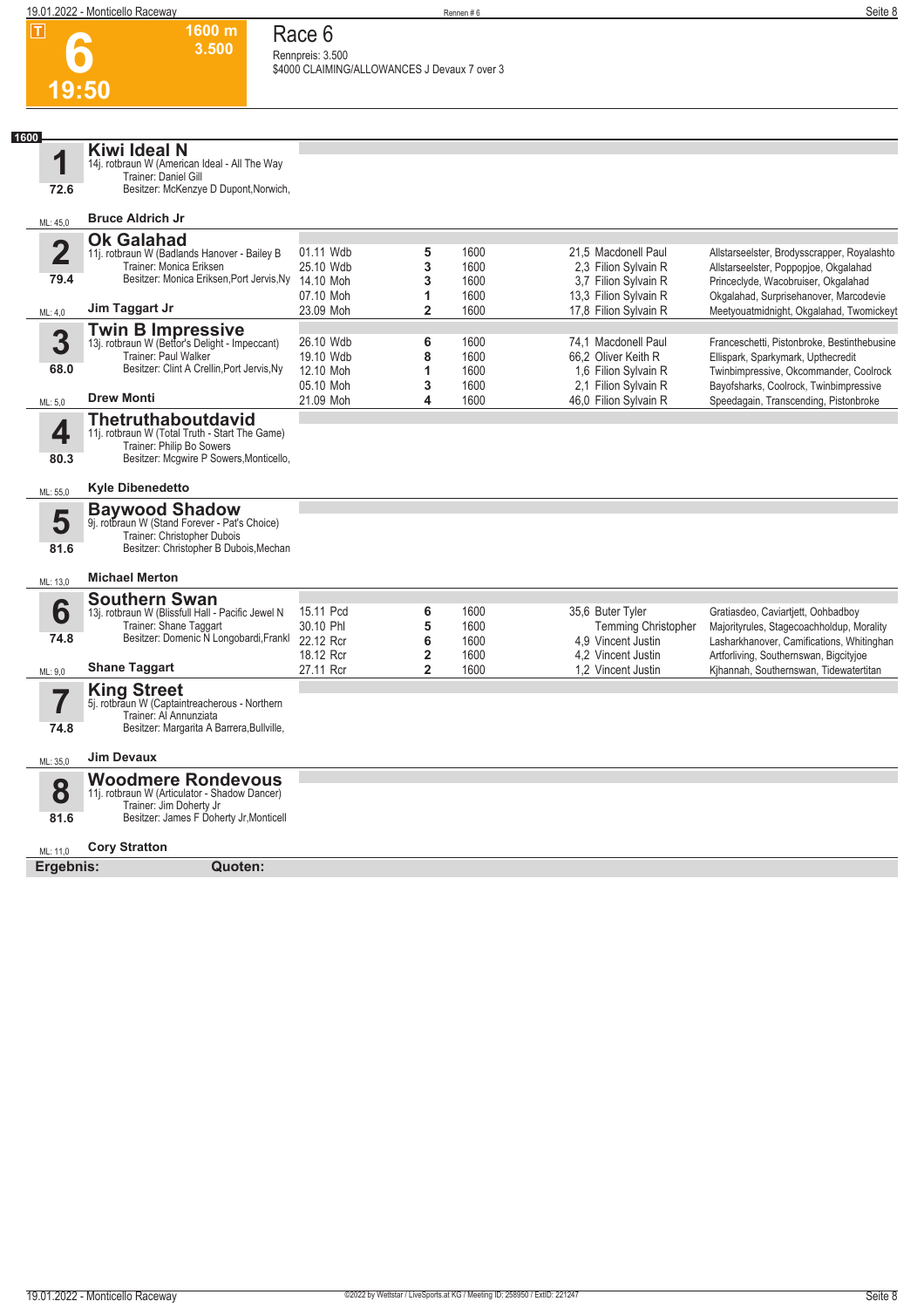**1600 m 6.900**  **Race 7 Rennpreis: 6.900**

| ۳ |  |
|---|--|

|                         |                                                                               | OPEN \$14000 P/C L/S K DiBenedetto 1 over 2 |
|-------------------------|-------------------------------------------------------------------------------|---------------------------------------------|
| 20:10                   |                                                                               |                                             |
|                         |                                                                               |                                             |
| 1600                    | <b>Miss Muscle</b>                                                            |                                             |
| 1                       | 7j. rotbraun S (Muscle Mass - Pacific Edge)                                   |                                             |
| 80.3                    | Trainer: Keith Haase<br>Besitzer: Diane L Giuliano, Solebury, Pa              |                                             |
|                         |                                                                               |                                             |
| ML: 7,0                 | <b>Kyle Dibenedetto</b>                                                       |                                             |
| $\overline{\mathbf{2}}$ | All Night Credit<br>9j. rotbraun W (Credit Winner - All Night Hall)           |                                             |
|                         | Trainer: Robert Ciavardini                                                    |                                             |
| 68.0                    | Besitzer: Robert P Ciavardini, Brewster,                                      |                                             |
|                         | <b>Drew Monti</b>                                                             |                                             |
| ML: 11,0                | <b>Bank Guard</b>                                                             |                                             |
| 3                       | 7j. rotbraun W (Break The Bank K - Miss Chip                                  |                                             |
| 74.8                    | Trainer: Murray Bassen<br>Besitzer: Gray Thunder Ii Stable, New R             |                                             |
|                         |                                                                               |                                             |
| ML: 5,0                 | <b>Jim Devaux</b>                                                             |                                             |
|                         | <b>Raceace</b>                                                                |                                             |
| 4                       | 6j. rotbraun W (Yankee Glide - Raising The Ba<br>Trainer: Alan Schwartz       |                                             |
| 74.8                    | Besitzer: Alan S Schwartz, Hurleyville, N                                     |                                             |
|                         |                                                                               |                                             |
| ML: 4,0                 | <b>Alan Schwartz</b>                                                          |                                             |
| 5                       | <b>Awol Hanover</b><br>8j. rotbraun W (Donato Hanover - Angel Fire H          |                                             |
|                         | Trainer: Philip Bo Sowers                                                     |                                             |
| 81.6                    | Besitzer: Clifford N Grundy, Boca Raton                                       |                                             |
| ML: 55,0                | <b>Cory Stratton</b>                                                          |                                             |
|                         |                                                                               |                                             |
| 6                       | <b>Crazycat</b><br>9j. grau W (Crazed - Sophisticat)<br>Trainer: Jose Godinez |                                             |
| 72.6                    | Besitzer: Godinez Racing Stable Llc, Bu                                       |                                             |
|                         |                                                                               |                                             |
| ML: 45,0                | <b>Bruce Aldrich Jr</b>                                                       |                                             |
| $\overline{\mathbf{7}}$ | <b>Cinnamon Stick</b><br>7j. rotbraun W (Jailhouse Jesse - Cantab Me)         |                                             |
|                         | Trainer: Gregory Decker                                                       |                                             |
| 81.6                    | Besitzer: Michael C Mulligan, Liberty, Ny                                     |                                             |
| ML: 35,0                | <b>Gregory Merton</b>                                                         |                                             |
| Ergebnis:               | Quoten:                                                                       |                                             |
|                         |                                                                               |                                             |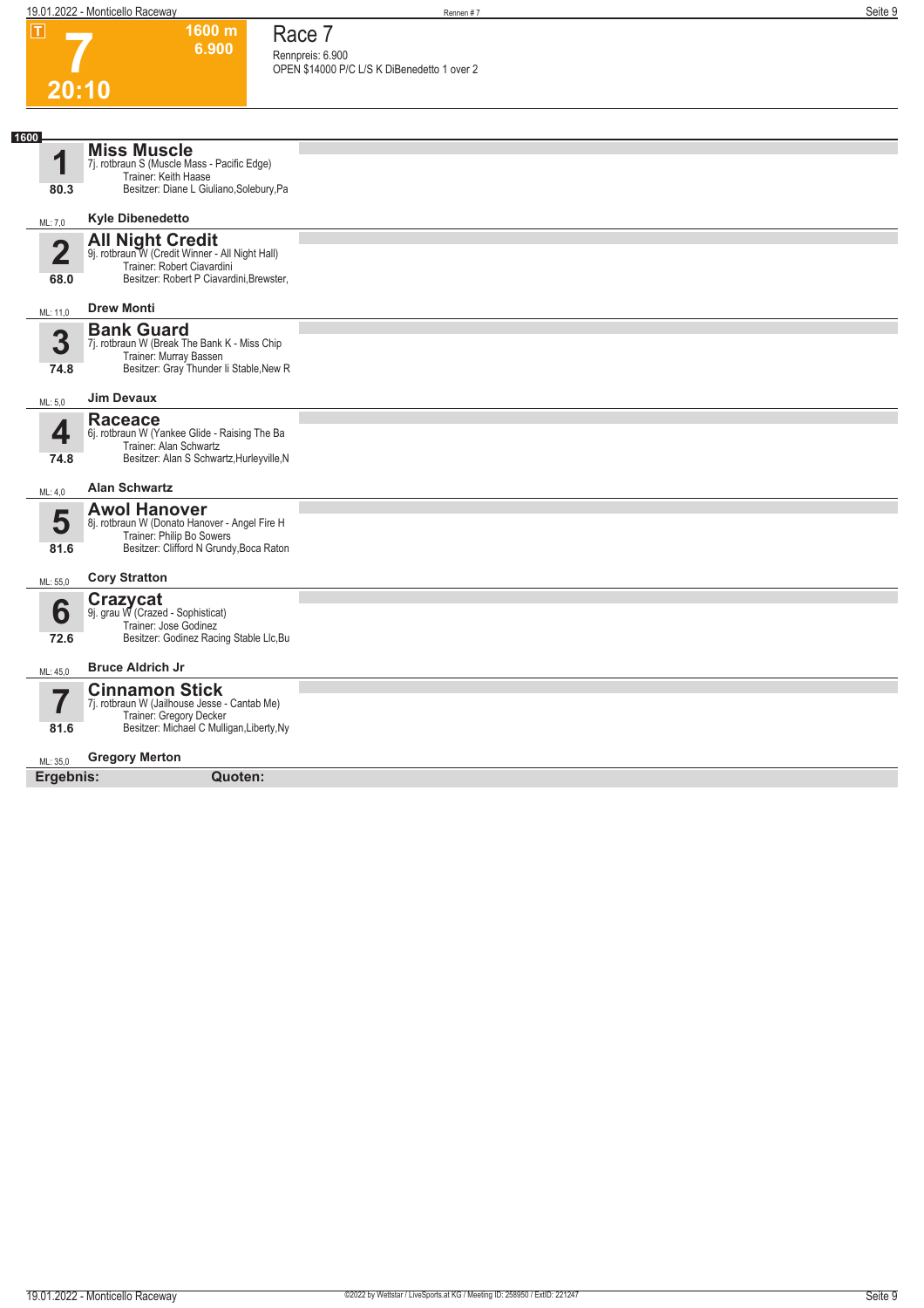| $\boxed{\text{T}}$     | 1600 m<br>4.000                                                                                                                             | Race 8<br>Rennpreis: 4.000                                       |                  |                              |                                                                                              |                                                                                                                            |
|------------------------|---------------------------------------------------------------------------------------------------------------------------------------------|------------------------------------------------------------------|------------------|------------------------------|----------------------------------------------------------------------------------------------|----------------------------------------------------------------------------------------------------------------------------|
| 20:30                  |                                                                                                                                             |                                                                  |                  |                              | NW \$350 PS L5 OR PS IN 2021 AE: NW 6 PM LT \$6100 PC LS AE: \$5000 CLM WA J Devaux 6 over 5 |                                                                                                                            |
| 1600                   |                                                                                                                                             |                                                                  |                  |                              |                                                                                              |                                                                                                                            |
| 1                      | <b>Noble Woody</b><br>8j. rotbraun W (Woodstock - Noble Zena)<br>Trainer: Laura Perino                                                      |                                                                  |                  |                              |                                                                                              |                                                                                                                            |
| 72.6                   | Besitzer: Laura M Perino, Thompson Ri                                                                                                       |                                                                  |                  |                              |                                                                                              |                                                                                                                            |
| ML: 35,0               | <b>Bruce Aldrich Jr</b>                                                                                                                     |                                                                  |                  |                              |                                                                                              |                                                                                                                            |
| $\overline{2}$<br>79.4 | <b>Grave Dancer</b><br>9j. rotbraun W (Rock N Roll Heaven - Bon Mot<br>Trainer: Robert Lounsbury<br>Besitzer: Devin C Gilbert, Rockhill, Ny |                                                                  |                  |                              |                                                                                              |                                                                                                                            |
| ML: 5,0                | <b>Renaldo Morales lii</b>                                                                                                                  |                                                                  |                  |                              |                                                                                              |                                                                                                                            |
| 3<br>61.2              | <b>Bi's Guy</b><br>13j. rotbraun W (Towner's Big Guy - B J's Sunr<br>Trainer: Philip Bo Sowers<br>Besitzer: Marissa L Russo, Eden, Ny       | 07.12 Yonkers<br>23.11 Yonkers<br>16.11 Yonkers<br>09.11 Yonkers | 4<br>4<br>6<br>1 | 1600<br>1600<br>1600<br>1600 | 2.7 Stratton Jordan<br>17,9 Goodell Eric<br>27,7 Goodell Eric<br>2.6 Goodell Eric            | Realspecial, Flemnemn, Blatantlybest<br>Dreamoutloudn, Machsbeachboy, Showmeu<br>Bettorsreward, Fatmansalley, Keystonevelo |
| ML: 55,0               | <b>Mckenzie Sowers</b>                                                                                                                      | 02.11 Saratoga                                                   | 2                | 1600                         | 4,7 Aldrichir Bruce                                                                          | Bjsguy, Sapphirecity, Specialforces<br>Itsagoodthing, Bisguy, Ducdorleans                                                  |
| 4<br>80.3              | Columbo<br>5j. rotbraun W (Sweet Lou - No More Loving)<br>Trainer: Robin Di Benedetto<br>Besitzer: Howard S Jacobs, West Oran               |                                                                  |                  |                              |                                                                                              |                                                                                                                            |
| ML: 9,0                | <b>Kyle Dibenedetto</b>                                                                                                                     |                                                                  |                  |                              |                                                                                              |                                                                                                                            |
| 5<br>81.6              | Keepamericagreat<br>4j. rotbraun H (Shadow Play - Born To Dream)<br>Trainer: Jacob Zakrzewski<br>Besitzer: Lomangino Standardbreds, Ti      |                                                                  |                  |                              |                                                                                              |                                                                                                                            |
| ML: 11,0               | <b>Michael Merton</b>                                                                                                                       |                                                                  |                  |                              |                                                                                              |                                                                                                                            |
| 6<br>74.8              | Vaganova<br>9j. grau W (Rock N Roll Heaven - Bettor's Ball<br>Trainer: Jim Doherty Jr<br>Besitzer: James F Doherty Jr, Monticell            |                                                                  |                  |                              |                                                                                              |                                                                                                                            |
| ML: 13,0               | <b>Jim Devaux</b>                                                                                                                           |                                                                  |                  |                              |                                                                                              |                                                                                                                            |
| 68.0                   | Long Train Runnin<br>7j. grau W (Big Bad John - On The Choo Choo<br>Trainer: Candace Brandstatter<br>Besitzer: Mark J Jakubik, West Seneca, |                                                                  |                  |                              |                                                                                              |                                                                                                                            |
| ML: 4,0                | <b>Drew Monti</b>                                                                                                                           |                                                                  |                  |                              |                                                                                              |                                                                                                                            |
| 8<br>81.6              | <b>King Of Heroes N</b><br>8j. schwarz W (Washington Vc - Radiant Gues<br>Trainer: Carl Tirella<br>Besitzer: Marvin& Sandra Kaufman Stb     |                                                                  |                  |                              |                                                                                              |                                                                                                                            |
| ML: 45,0               | <b>Cory Stratton</b>                                                                                                                        |                                                                  |                  |                              |                                                                                              |                                                                                                                            |
| Ergebnis:              | Quoten:                                                                                                                                     |                                                                  |                  |                              |                                                                                              |                                                                                                                            |